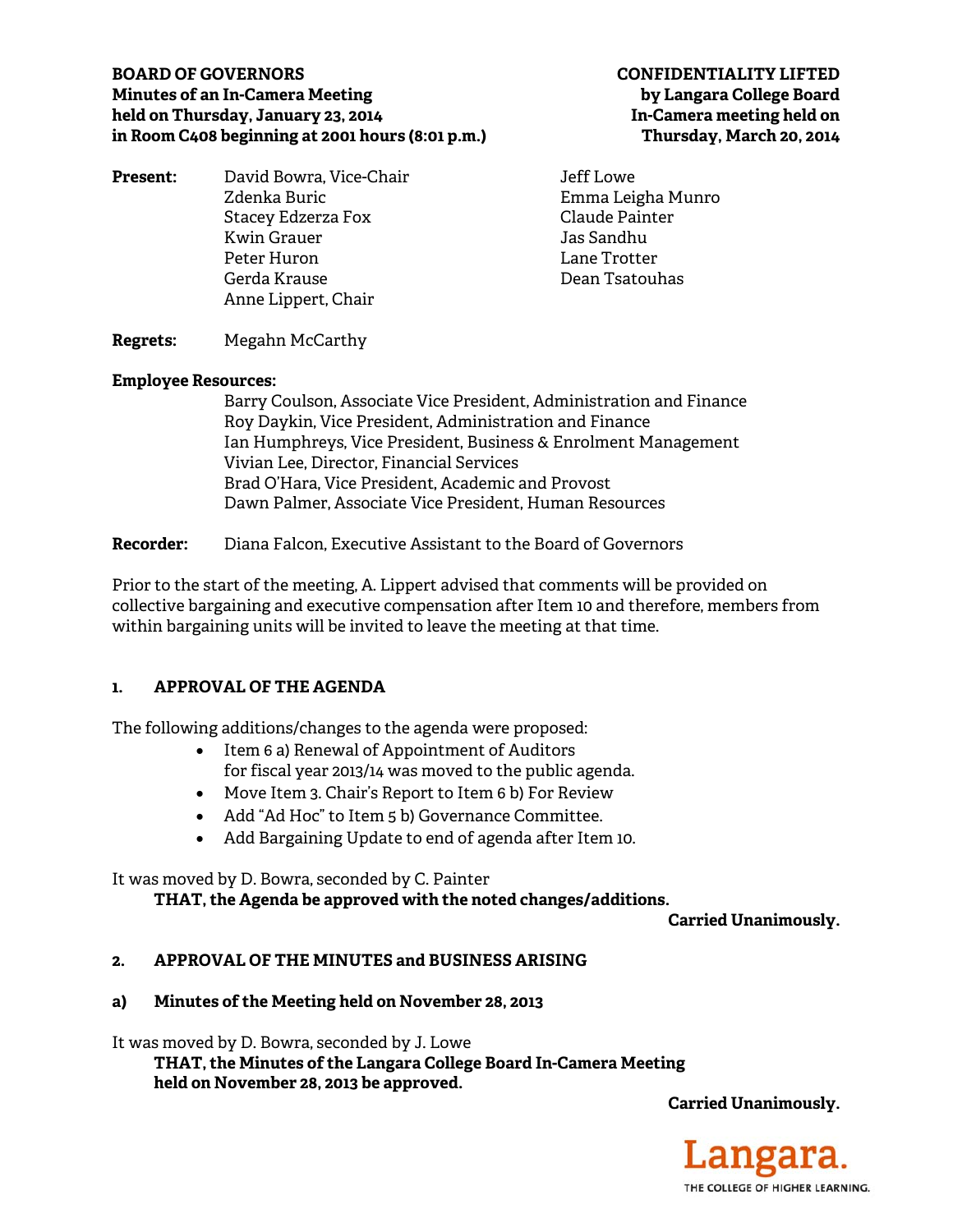#### **3. CHAIR'S REPORT**

This item was moved to Item 6 b).

### **4. PRESIDENT'S REPORT**

The President made no report.

### **5. COMMITTEE REPORTS**

## **a) Human Resources Committee**

### **- Minutes of a meeting held November 28, 2013**

In the absence of the Committee Chair, J. Lowe highlighted the minutes of the meeting held on November 28, 2013 (attached to the agenda). He noted that the Human Resources Committee met to review the president's employment contract in accordance with Board Resolution 313. It was noted that the Human Resources Committee was not involved in the contractual process for the new President and that the duties identified in the resolution were developed when the President's contract was for a 5-year term. The responsibility of the committee would then be to only review the contract for renewal. It was suggested that this wording be changed once the new Governance Committee is established to review the board committees terms of references.

### **- Minutes of a meeting held January 15, 2014 (distributed at the table)**

J. Lowe highlighted the minutes of the meeting held on January 15, 2014, (distributed at the table) and noted that the Human Resources Committee reviewed the process for presidential evaluation and agreed that the new President should be provided time to settle into his position before a process is established.

## **b) Ad Hoc Governance Committee**

### **- Minutes of a meeting held on January 6, 2014**

J. Lowe highlighted the minutes of the meeting held on January 6, 2014, attached to the agenda noting that the committee developed a terms of reference for a Governance Committee attached as Board Resolution 322 under Item 6 a). He noted that the terms of reference should ensure that the responsibilities and expectations delegated to the Governance Committee are clear and well defined. In response to a board member's question about the recommendation to establish four Board Committees (as identified in the minutes), J. Lowe advised that these are only recommendations and the names and number of committees could change once the governance structure of the board is defined and the Governance Committee begins review of the individual committee's terms of reference and responsibilities. He asked that board members review the Governance Committee Terms of Reference and provide comments to D. Falcon by the end of February. The Ad Hoc Governance Committee will review the comments and provide terms of reference for approval at the March Board meeting.

D. Bowra highlighted a booklet from the Association of Governing Boards titled "Updating Board Bylaws: a Guide for Colleges and Universities". Copies will be available for loan from the Board office for interested board members.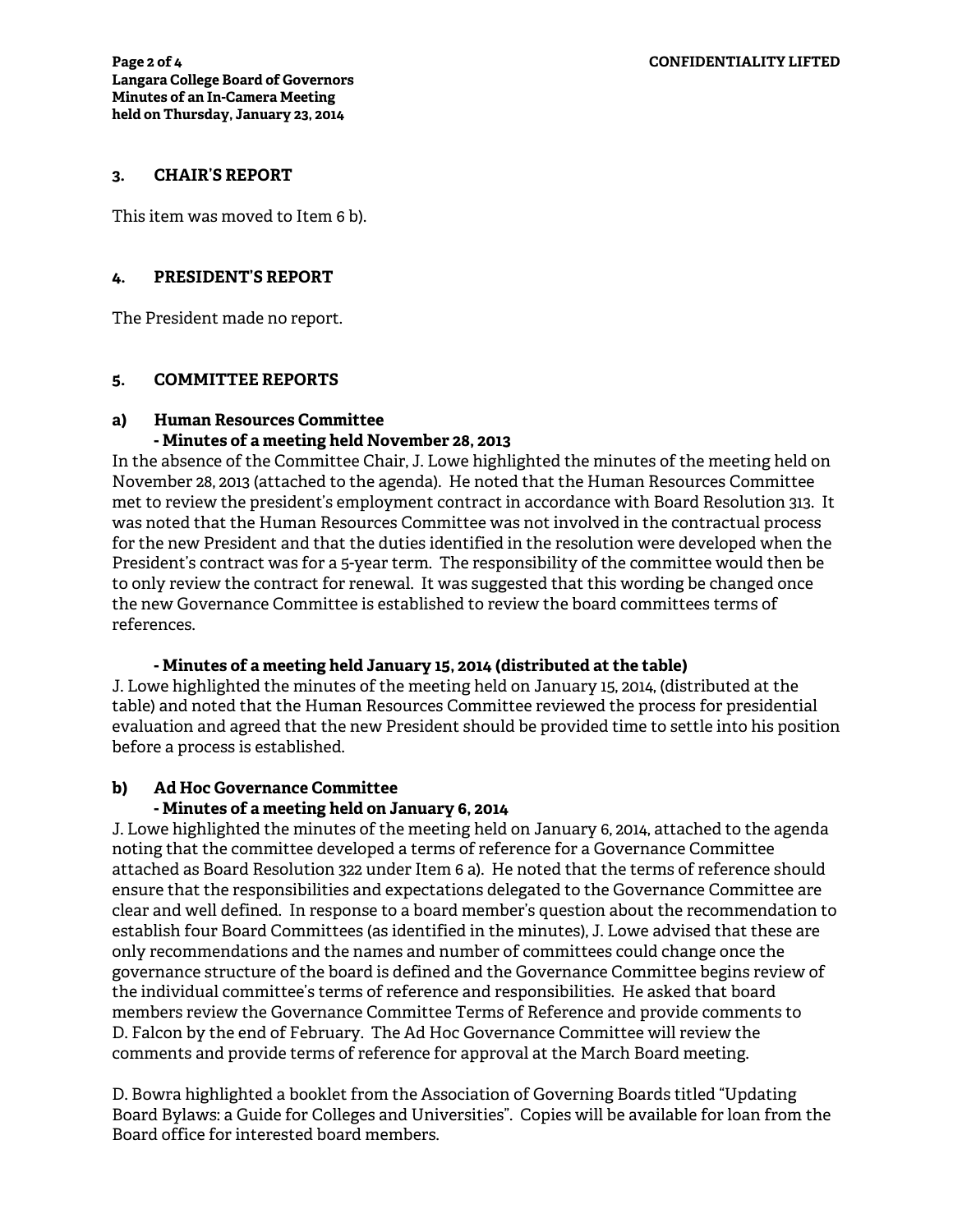## **c) Board Development and Nominations Committee - Minutes of a meeting held on January 15, 2014**

Z. Buric highlighted the minutes of the meeting held on January 15, 2014, (distributed at the table) and noted that the committee met to initiate and develop discussion topics and identify a speaker for the annual Board Retreat. Much discussion ensued and it was agreed that the Board Retreat be a one-day event held in the spring after the Association of Governing Boards conference. The date would also be dependent on the facilitator's availability. Board members will be polled for their availability from which a date will be selected.

Z. Buric provided an update on the Board appointment process noting that she has received one recommendation from board members. She met with the Board Resourcing and Development Office (BRDO) who is working to ensure we have the right criteria to replace upcoming vacancies. She also noted that the BRDO has approved one additional appointed board member.

# **d) Audit Subcommittee**

## **- Minutes of a meeting held on November 26, 2013**

D. Bowra highlighted the minutes of the meeting held on November 26, 2013, attached to the agenda noting that a recommendation was made to increase tuition fees and approve Board Resolution 317 – Signing Authority Designates. An update to Budget 2014/15 was also presented.

## **- Minutes of a meeting held on January 16, 2014**

A. Lippert advised that the minutes for the meeting held on January 16, 2014, are not ready for distribution and will be available for the next board meeting.

D. Bowra highlighted the meeting held on January 16, 2014, noting that the committee reviewed the Audit Plan with the Auditors and no major concerns were identified. A copy of the audit plan will be distributed to board members via email.

## **6. FOR REVIEW**

## **a) Board Resolution 322 – Governance and Nominating Committee**

This item was discussed under Item 5 b). Board members were reminded to provide their comments to D. Falcon by the end of February.

## **b) Chair's Report**

A. Lippert highlighted the details of the Board Retreat as discussed under Item 5 c) and noted that Catherine Raso of CMR Governance Consulting is being considered to facilitate the Board Retreat (a copy of her biography was distributed at the table). Further details about the retreat will be provided once a date and the facilitator have been confirmed.

## **7. FOR INFORMATION**

## **a) 2014/15 Budget Update**

B. Coulson provided an update at the public session of the meeting and had no additional comments.